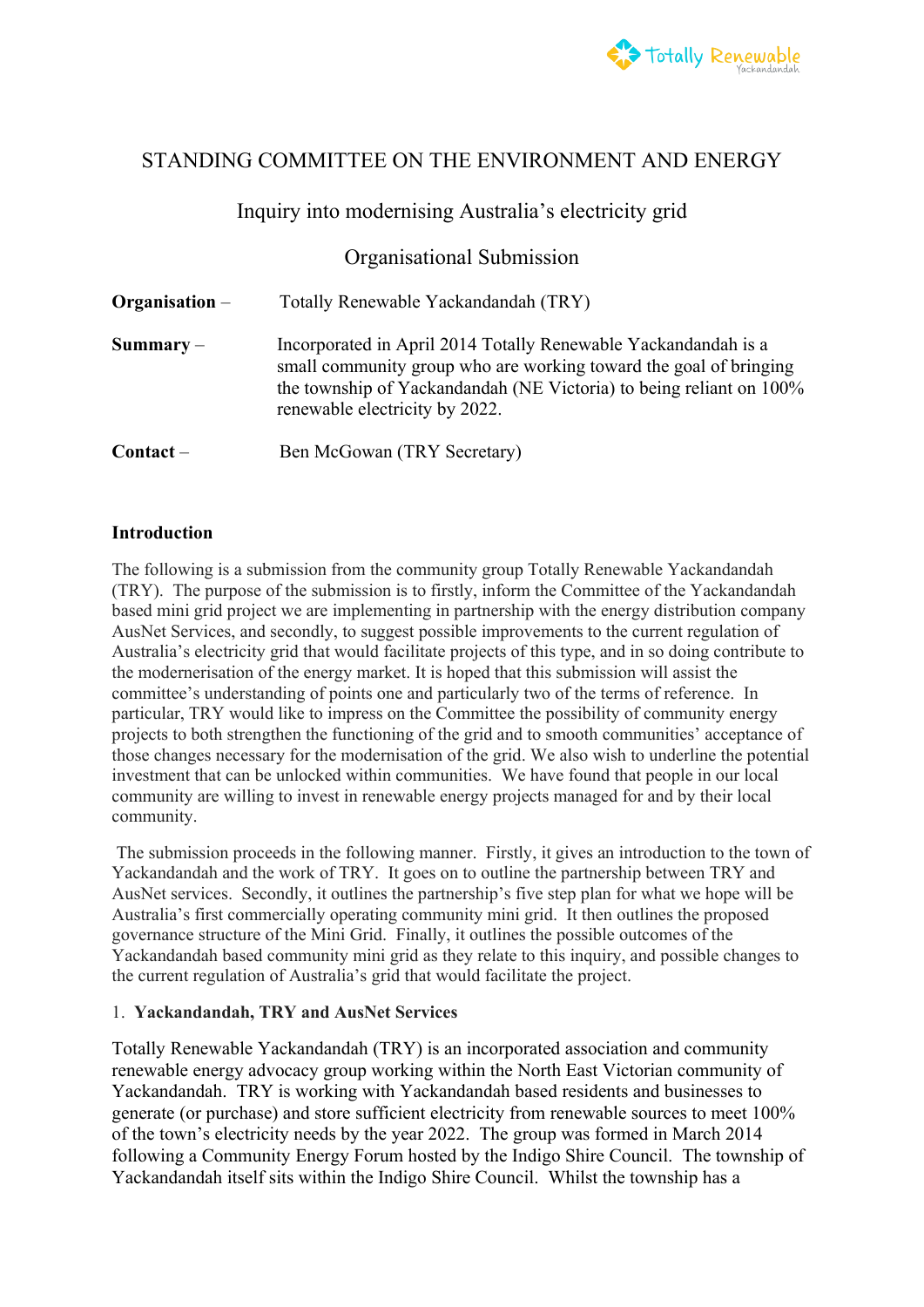

population of 950, it is located within a rural hinterland, and the wider district of Yackandandah extends to a population of 4,488 residents.<sup>[1](#page-1-0)</sup>

The Yackandandah community has a history of applying itself to ambitious community managed projects with success. In 1997 it held the first annual Yackandandah Folk Festival, a volunteer managed music event that is now in its  $20<sup>th</sup>$  consecutive year. In 2002 the community established the Yackandandah Community Development Corporation, commonly known as YCDCo, to replace the closing fuel station. The YCDCo is community owned and operated, distributing 50% of profits back into the community through a community grant program. The town maintains a community garden, toy library, community centre, radio station (Indigo FM), a local newspaper (Yackity Yack), several active service clubs, successful sporting clubs, and a strong CFA branch. Yackandandah is recognised as a country town with a vibrant community spirit and has been exhibited on Australia's national broadcaster, the ABC, twice in 2016. First on the popular Back Roads television program and again on the 'Back to Yack' event, which hosted national radio programs broadcast on Radio National.

The community of Yackandandah is strongly supportive of TRY's renewable energy target  $(RET)$  and believes that it is achievable.<sup>[2](#page-1-1)</sup> The target is supported both for its ability to promote community spirit and pride, as well as a desire to achieve self-sufficiency and independence.<sup>[3](#page-1-2)</sup> There has been a clear desire within the community for a coherent timeline and strategy to meet the target, one that outlines necessary steps and the role to be played by residents. Within the community there is a preference for this strategy to be inclusive and community driven, providing clear and specific individual actions as well as supporting action at the community level.<sup>[4](#page-1-3)</sup> For Yackandandah residents, the community owned and operated fuel station, YCDCo, exists as a commonly shared example of good community action to meet an agreed need.<sup>[5](#page-1-4)</sup> The Yackandandah Community Mini Grid (the Mini Grid) is now being implemented as a means of addressing the town's aspirations and specifications.

In mid 2016 TRY began discussions with the Melbourne based office of the multi-nationally owned business AusNet Services. AusNet Services is Victoria's largest energy delivery service and the company owns and operates the electricity transmission network (or grid) in Melbourne's north east and across all of eastern Victoria, including Yackandandah.<sup>[6](#page-1-5)</sup> Ongoing discussions between the two organisations has led to a partnership dedicated to the development of Australia's first commercially operating community mini grid in Yackandandah. AusNet Services has prepared its own submission to this inquiry.

<span id="page-1-0"></span><sup>&</sup>lt;sup>1</sup> Indigo Know and Grow (2015), [http://business.indigoshire.vic.gov.au/resources/reports/,](http://business.indigoshire.vic.gov.au/resources/reports/) accessed 17 March, 2017.

<span id="page-1-1"></span> $2$  Ginnivan and Stayner (2015), [http://totallyrenewableyack.org.au/wp-content/uploads/2015/12/CSU\\_TRY-Report\\_PrintVersion.pdf](http://totallyrenewableyack.org.au/wp-content/uploads/2015/12/CSU_TRY-Report_PrintVersion.pdf), accessed 17 March, 2017.

<span id="page-1-2"></span> $3$  Ibid.

<span id="page-1-3"></span><sup>4</sup> Ibid.

<span id="page-1-4"></span><sup>5</sup> Ibid.

<span id="page-1-5"></span><sup>&</sup>lt;sup>6</sup> AusNet Services About Us, [http://www.ausnetservices.com.au/About+Us.html,](http://www.ausnetservices.com.au/About+Us.html) accessed 17<sup>th</sup> March, 2017.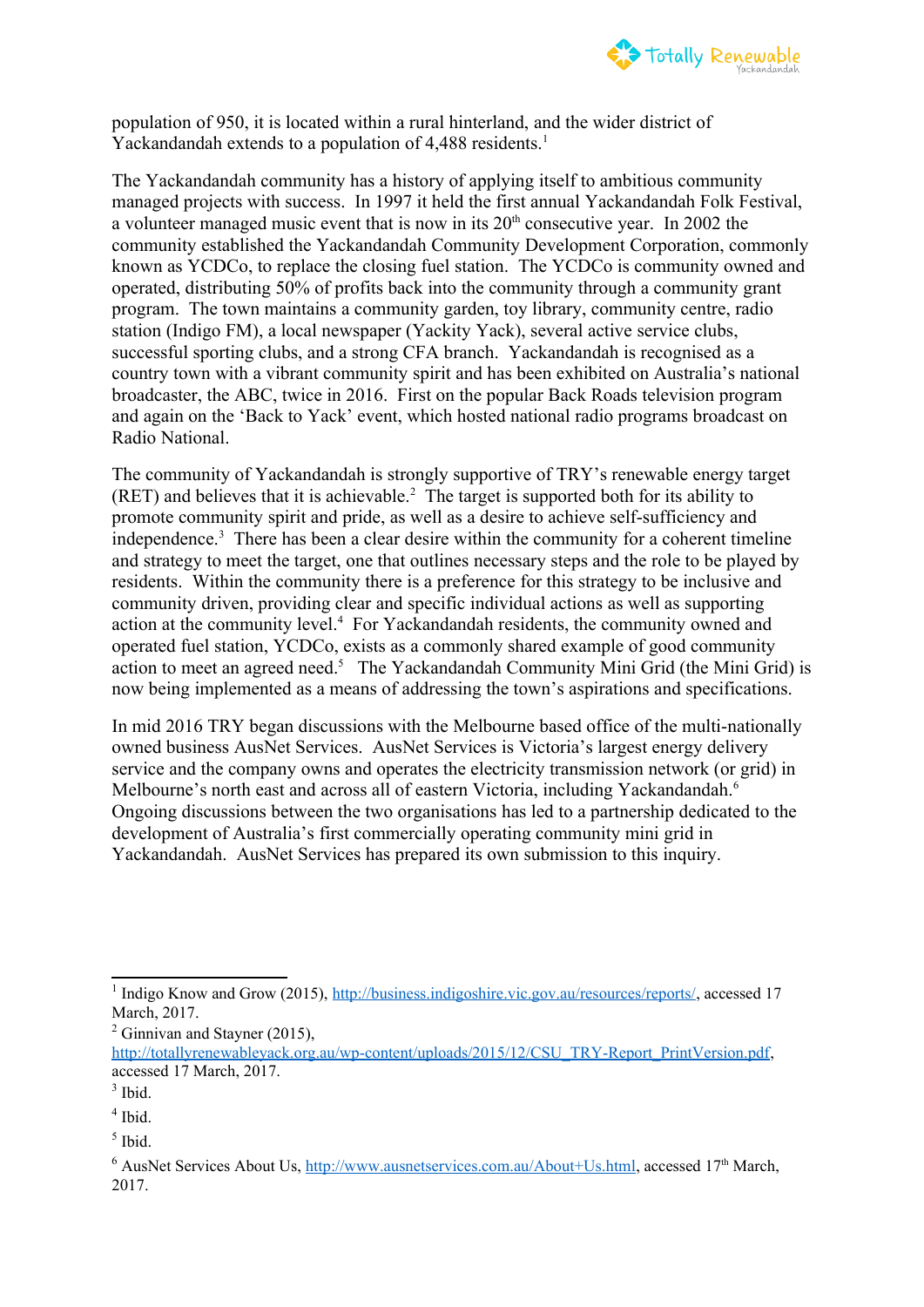

### **2. The Yackandandah Community Mini Grid**

#### 2.1 A Five Stage Development

TRY and AusNet Services have partnered in order to create what they believe will be Australia's first commercially operating community mini grid. A mini grid is an energy system in which a group of households are equipped with an individual energy generation (solar panels) and storage capability (battery). As a mini grid this group can function as a unified energy unit able to generate, store and share electricity across the community. The community mini grid proposed by AusNet Services and TRY proceeds as a five-stage installation.

**Stage 1.** The first stage represents Yackandandah's current electricity profile. It is a town where 30% of the population already have solar panels.

**Stage 2.** The second stage requires a town wide installation of solar panels. A piece of proprietary micro-processing technology called an Ubi will be added to both new and existing solar arrays. The Ubi is able to monitor individual household electricity use to allow users to better engage with their electricity use. The Ubi is also necessary for the installation of batteries. The installation of solar panels and Ubis means that participating households will then be battery ready. This stage will also allow people to monitor energy use, giving them detailed information to help make informed energy efficiency measures.

**Stage 3.** The third stage requires a town wide deployment of batteries. Batteries will be installed based on the electricity use profiles of individual households. Data collected by the Ubi processor will allow each household to determine the optimal time to install a battery system, and the optimal system to be installed. Each household will then be able to generate and store solar energy, feeding any excess back into the grid.

**Stage 4.** The fourth stage requires the creation of an electricity trading or sharing system that will allow members of the Community Mini Grid to share or trade electricity with one another (Figure 2). This will allow the mini grid to function as a unified energy unit able to generate, store and distribute renewable electricity across the community. Crucial to this stage in the mini grid is the development of a community energy retailer. An energy retailer is required for households to be able to trade electricity with one another and to import electricity to the mini grid.

**Stage 5.** The fifth stage comprises of the installation of a solar and battery plant proximal to the town. A fully functioning community mini grid is expected to be able to provide 90% of Yackandandah's energy needs. The remaining 10% of the town's RET can be met through the installation of the solar and battery plant which will feed top up electricity into the mini grid.

#### 2.2 Governance of the Mini Grid

The effectiveness of the Mini Grid depends on the ability of participants to share electricity with one another. If members of the mini grid are able to agree on a system for sharing or trading electricity then the town will derive the maximum benefit from the Mini Grid. With a successful system in place, the mini grid will be able to become a cooperative energy generating and storage system. Under current regulations, all trading of electricity, even between households on a mini grid, must be facilitated by an energy retailer. For the Yackandandah based mini grid project a community based electricity retailer is proposed. The community retailer envisaged for Yackandandah would be supported by an established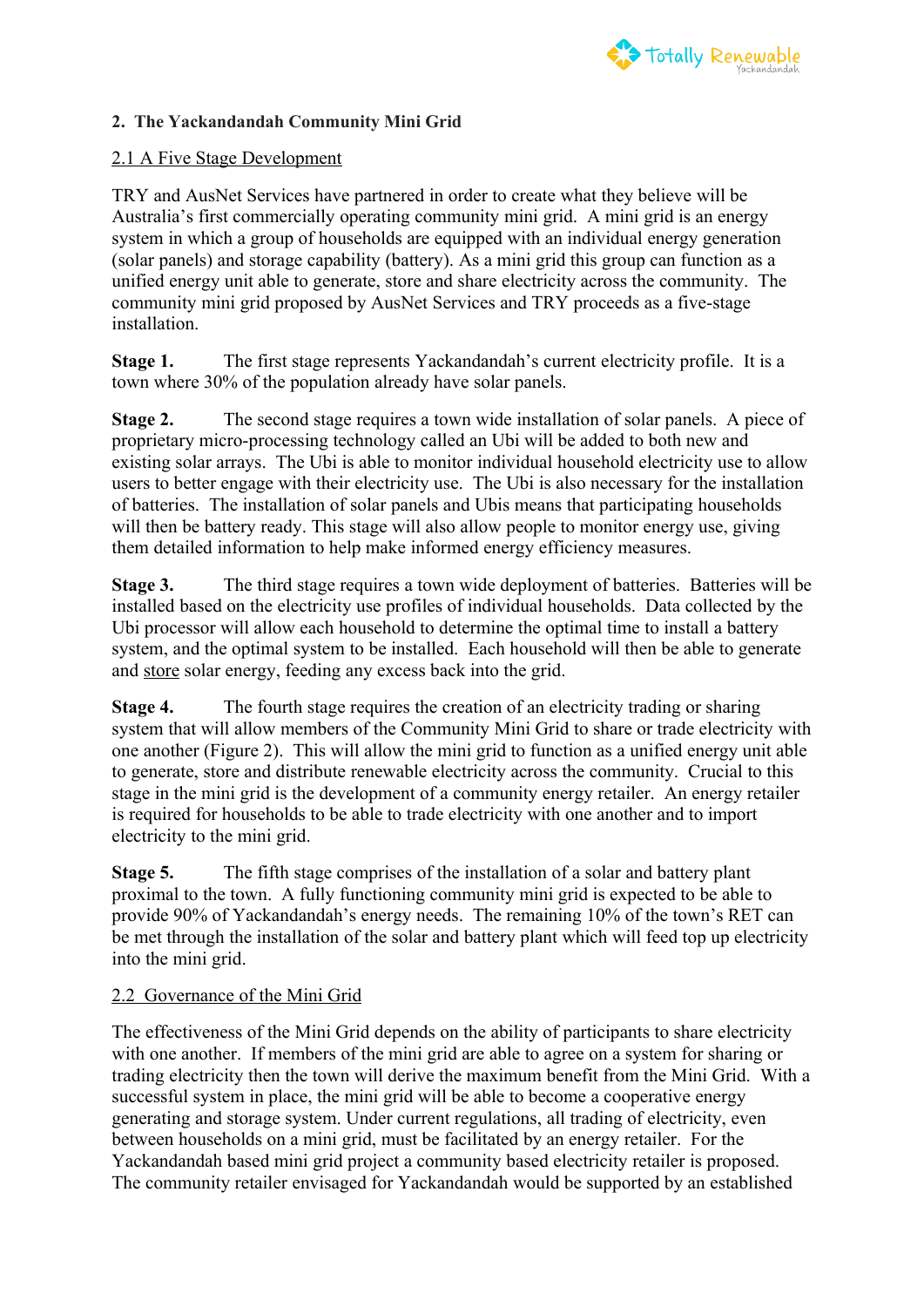

retailer able to perform 'back end' functions, such as energy hedging, meeting regulatory requirements and so on. The community energy retailer would provide a localised mini grid service to facilitate electricity sharing and trading across the mini grid.

The responsibility for the installation and maintenance of the mini grid infrastructure would be assumed by AusNet Services. AusNet Services would charge a fixed fee for the installation and service of the mini grid infrastructure, and the community retailer would facilitate transactions within the mini grid (see figure 3.). In this scenario the community itself would produce and sell their own electricity with AusNet Services and the community energy retailer charging for services that facilitate the optimal functioning of the mini grid. The Yackandandah community mini grid would be the first commercially operating mini grid in Australia and the full details of how this cooperative energy system will be governed, so that energy is shared equitably, is a yet to be developed.



Figure 1. Proposed community mini grid governance arrangement (from a presentation by AusNet's Mark Judd at mini grid Workshop #3, Dec 13, 2016).

### 2.3 The Roll out of the Community Mini Grid

TRY and AusNet services are currently implementing stage two of the Yackandandah Mini Grid. The role of TRY in the Mini Grid has been to promote the mini grid project within the community. TRY hosted two mini grid information nights to which over 300 people attended. AusNet services have now received approximately 150 expressions of interest for the stage two solar bulk buy and Ubi installation. At the same time, AusNet has funded the provision of 50 cost free 'Ubi's to existing solar households across the Yackandandah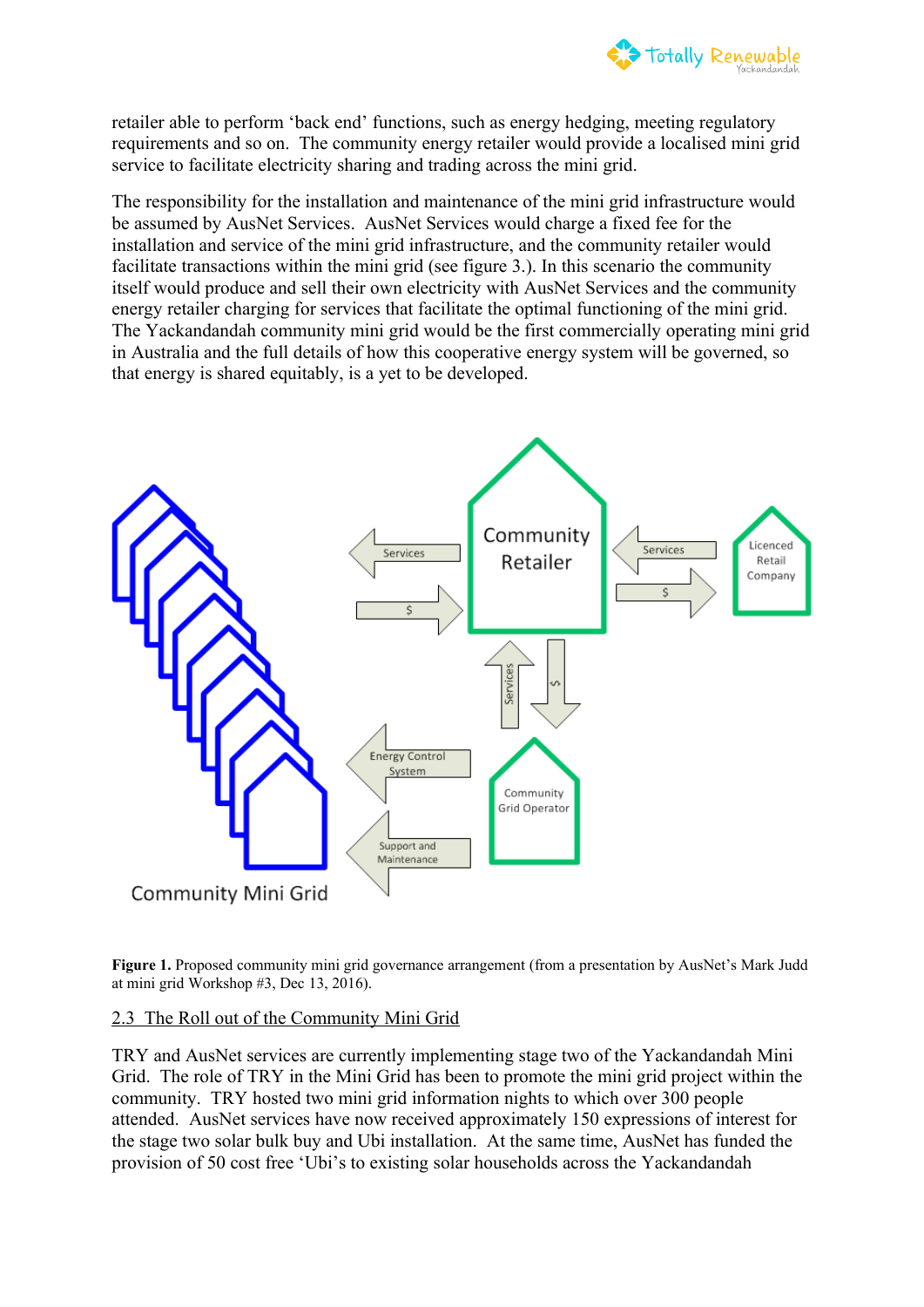

community. These units will support householders to make informed decisions about energy efficiency measures and the eventual installation of battery storage, based on real time data.

TRY has also facilitated the installation of a stage three mini grid – including battery installation – in one small estate within the town. Of the 25 houses within the estate, 16 are now in discussions with AusNet Services about the purchase of solar and battery systems for their households. It is important to note that both these Mini Grid offerings are commercial offerings, requiring households to make significant purchases, of up to \$12 000, in order to participate in the Mini Grid. TRY believes that community groups like ours can play a significant role in facilitating the modernisation of Australia's electricity grid. In describing the case of Yackandandah, TRY hopes to make the Committee aware of the high rates of adoption of new electricity technologies and the large amount of local investment present in the Mini Grid project. TRY asks the committee to consider the role played by community groups, and how the Federal Government might assist such groups.

#### **3. The Benefits of the Mini Grid and Possible Improvements**

#### 3.1 Advantages of the Mini Grid

The community mini grid has a number of advantages. These include:

- **Building on the Solar Advantage** The mini grid is able to expand upon Yackandandah's already strong solar presence. **A Renewable**  The addition of battery storage to a solar array provides the obvious
- **Energy Storage System** advantage of being able to use stored solar electricity at times when solar panels are not generating electricity (overcast weather and overnight). This increases the town's use of renewable energy and decreases the cost of purchasing electricity during those times. It also reduces the reliance and pressure on the existing network which in Victoria typically uses brown-coal generated electricity. It therefore offers both economic and environmental outcomes.
- **Ubis Promote Energy Efficiency** The Ubi technology has the advantage of being able to optimise electricity consumption, improving energy efficiency within each individual house. It also offers households real-time engagement with their energy use, allowing them to experiment with energy saving/optimisation measures. Whilst aiming to reduce total energy use in homes it also seeks to increase total solar electricity generation by restoring some unrealised solar electricity capacity by alerting households when solar panels have switched off, are malfunctioning, or require cleaning.
- **The Mini Grid Benefits the Local Economy** The Mini Grid shifts the production and retail of Yackandandah's energy supply from remote locations to the town itself. This is expected to deliver economic benefits to the town of Yackandandah. The installation and maintenance of the mini grid is expected to employ local technicians and the establishment of a community energy retailer is likely to employ at least one, and possibly more, full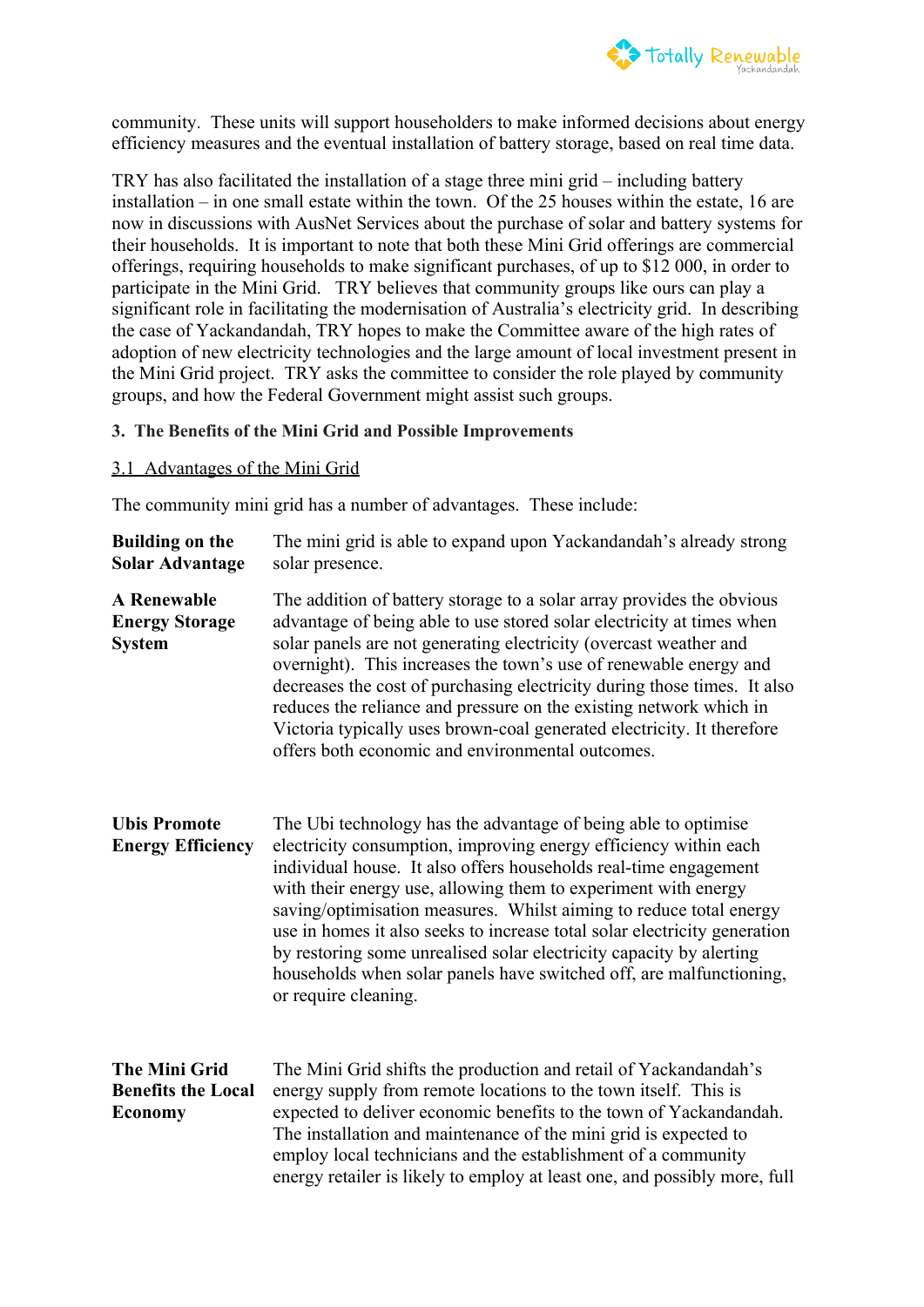

time staff.

**The Mini Grid is Reliable** The Mini Grid is capable of operating separately from the larger electricity network. If electricity delivery through the wider grid is disrupted the houses in the Mini Grid will be able to continue operating as a stand-alone unit. The proposed Yackandandah Mini Grid will remain connected to the wider AusNet Services network, however. By staying connected to the network the Mini Grid will be able to draw electricity from the network during times when the it is not generating enough electricity to service each home. When the mini grid is generating more than it is using it will be able to sell this electricity back to the grid. Thus the mini grid is seen to be a positive contributor to the ongoing success of the broader grid, avoiding the danger of stranded assets and threats to households/dwellings that cannot afford to make a switch to energy generation and storage. **Yackandandah Becomes a Source of Electricity to the Grid** Internal modeling suggests that the Mini Grid, by itself, will be capable of generating up to 90% of Yackandandah's electricity needs. With the addition of a solar and battery installation proximal to the town it is likely that the town of Yackandandah will become a source of electricity to the grid, thereby improving its reliability and efficiency.

#### 3.2 Impediments and Possible Improvements

As outlined, full functioning of the Mini Grid is dependent upon the development of an energy retail model able to facilitate transactions between members of the mini grid. Both TRY and AusNet Services seek to support a 'community' energy retailer model able to retain economic benefits in the local community. The following suggestions are made in the belief that they would contribute to the Mini Grid itself or the community energy retailer, and thereby the modernisation of Australia's grid.

- Development of the Community Power House model across Australia. A community power house, provides hubs of expertise across Australia to provide high quality, technical, financial, governance and community development advice to community energy groups. This provides the dual function of both helping groups reduce wasted time, and ensuring efforts are directed toward effective and nation building strategies. To offer an effective and successful comparison, Landcare Australia offers a model as to how effective communities can be when expertise resources are made available.
- Revision of tariff structures which limit the ability for electricity to be traded locally. This feature of the energy market effectively reduces the enormous potential of mini-grids which are currently locked in to the full kWh tariff cost of energy provision. This could include a provision for local network charges so that those on the mini grid pay for the upkeep and maintenance of that very localised section of the grid that they need. Local network charges would reduce the risk of households choosing to go 'off grid' as the benefits of staying on grid would measure up well against lower costs. TRY acknowledges that the social equity built into the current tariff structure of the grid needs to be maintained. It reiterates however, the benefits of mini-grids: in reducing the future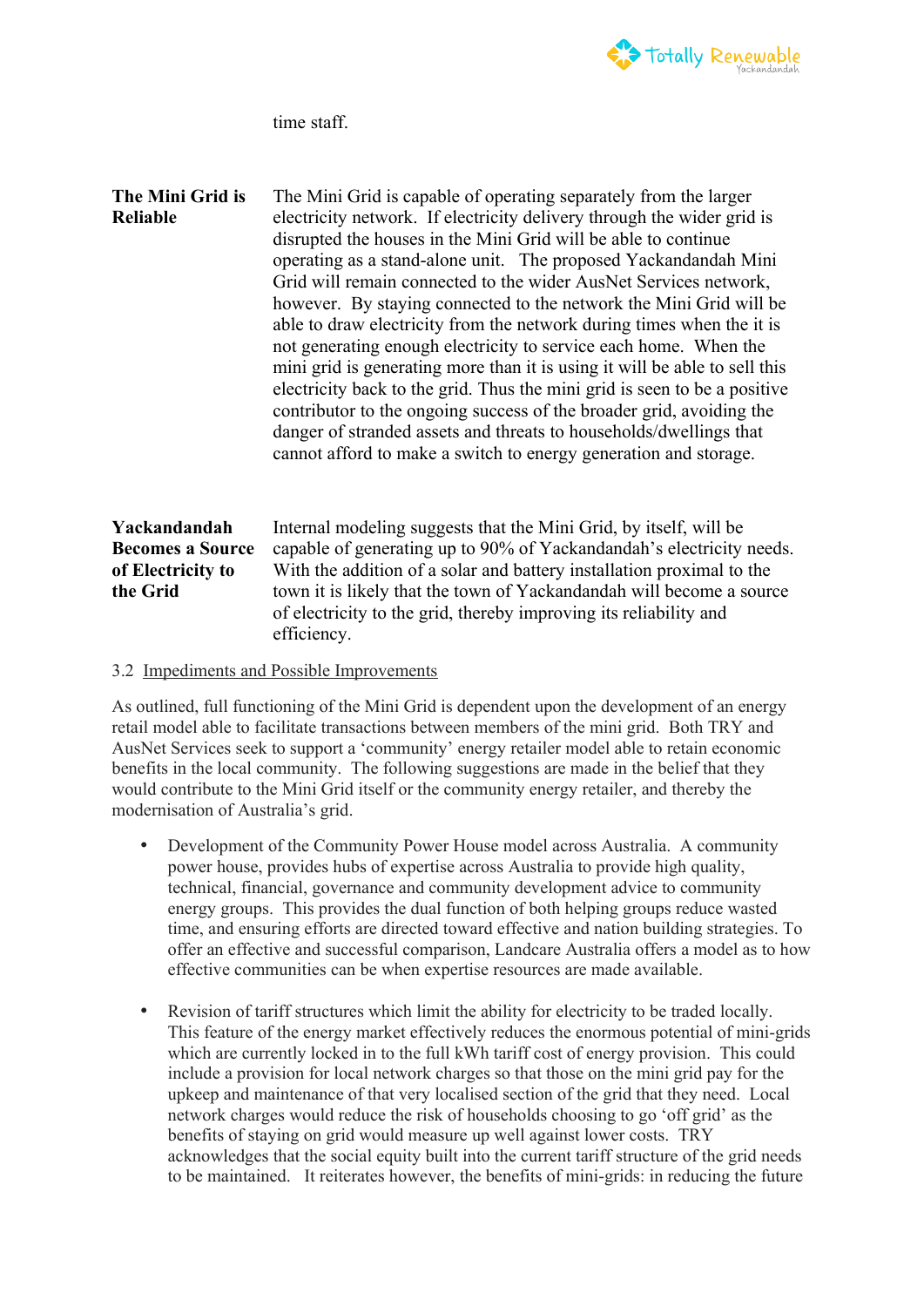

need to expand the grid; in stabilising the spikes in energy demand; in facilitating the creation of a local area smart grid; and reducing the need to expand energy generation from fossil fuel sources. This balance between local network charges and a 'user pays' system, and the equity built into the contemporary grid is suggested as a useful target for the inquiry.

- In a related matter, some the grid would benefit if some households were to go off grid. There is the potential for a review of SWER lines, considering their possible replacement with serviced stand alone systems (solar, batteries, generators). Especially in rural areas with long SWER lines, this could contribute large cost savings.
- Currently grid regulations significantly limit the size of rooftop solar generation. This needs to be reviewed with the advent of dwelling/business level smart energy control systems. These devices can regulate and even shut down the export of electricity to the grid. This control capacity means that where demand is high generation can be exported assuming local transformers have the capacity.
- An appropriate transition to renewable energy systems also depends on a level playing field amongst generators. Currently fossil fuel electricity generation operates without proper accounting of the externalities associated with this type of electricity generation. A mechanism that truly accounted for the cost of fossil fuel electricity generation would radically change the cost competitiveness of renewable energy generation and storage systems.
- As critical conduits with local communities, Local Government would also provide a strong investment platform to lead the transformation of the electricity network. Well funded programs at a local government level would also allow Federal investment with confidence, given the strong, accountable and transparent governance structures in local government.
- The Mini Grid depends upon a careful balance between electricity generation, storage and use. In the maintenance of a mini grid system each variable is as important as the others. The efficiency of appliances has a large impact on the use of electricity and the regulation of appliance efficiency could also be considered as a key factor in modernising Australia's grid.

#### **Conclusion**

This submission has described the installation of a Community Mini Grid in the town of Yackandandah. In doing so it has sought to create a space for community energy projects in the modernisation of Australia's grid. As this submission has attempted to show, community energy projects are able to:

1. Facilitate the implementation and acceptance of new technologies, in this case mini grid technology;

- 2. Redistribute energy economies to benefit rural and regional communities;
- 3. Unlock local investment in local projects; and
- 3. Assist in the transition to renewable energy technologies, whilst ensuring the efficiency and reliability of Australia's grid.